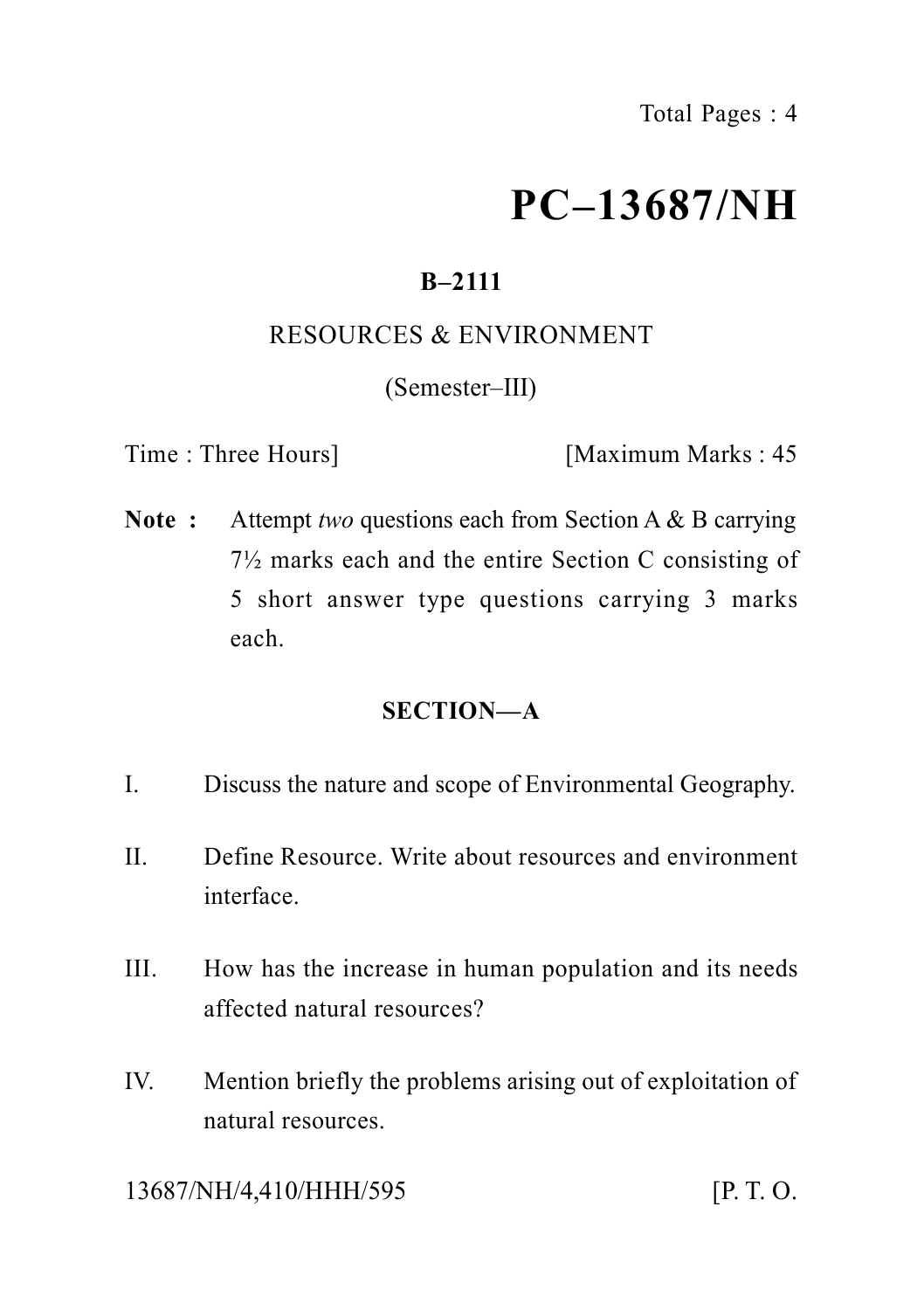#### **SECTION—B**

- V. Write a geographical essay on the utilization of hydroelectricity in world.
- VI. Give the major soil types of world.
- VII. Explain the impact of urbanization in developing world.
- VIII. Discuss the population resource regions as given by Edward A. Ackerman.

## **SECTION—C**

## **(Compulsory Question)**

- IX. Write short notes on the following :
	- 1. Resource.
	- 2. Geothermal Energy.
	- 3. Soil Conservation.
	- 4. Population Growth.
	- 5. Literacy.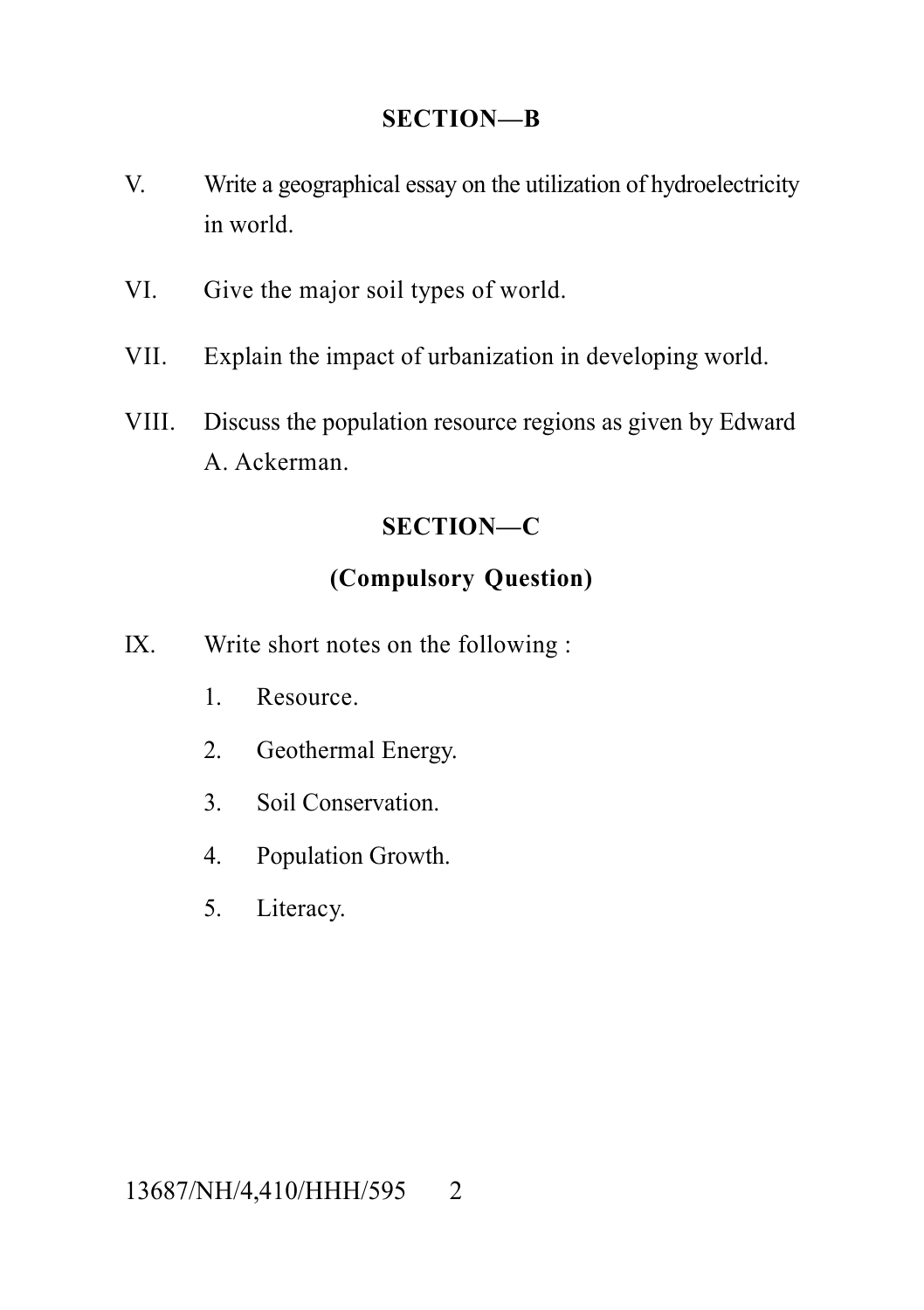#### **PUNJABI VERSION**

ਨੋਟ : ਭਾਗ A ਅਤੇ B ਵਿਚੋਂ *ਦੋ–ਦੋ* ਪੁਸ਼ਨ ਕਰੋ। ਹਰੇਕ ਪੁਸ਼ਨ ਦੇ 7½ ਅੰਕ ਹਨ। ਭਾਗ C ਸਾਰਾ ਕਰੋ। ਇਸ ਵਿਚ 5 ਸੰਖੇਪ ਉੱਤਰ ਵਾਲੇ ਪਸ਼ਨ 3-3 ਅੰਕਾਂ ਦੇ ਹਨ।

#### ਭਾਗ $-A$

- ਵਾਤਾਵਰਣ ਭੁਗੋਲ ਦੇ ਸਰੂਪ ਅਤੇ ਸਕੋਪ ਬਾਰੇ ਚਰਚਾ ਕਰੋ।  $\mathbf{L}$
- ਸਰੋਤ ਦੀ ਪਰਿਕਾਸਾ ਦਿਓ। ਸਰੋਤ ਅਤੇ ਵਾਤਾਵਰਣ ਇੰਟਰਫ਼ੇਸ  $\Pi$ ਸ਼ਾਰੇ ਲਿਖੋ।
- ਕਦਰਤੀ ਸਰੋਤਾਂ ਅਤੇ ਮਨੁੱਖੀ ਆਬਾਦੀ ਦੇ ਵਾਧੇ ਅਤੇ ਜ਼ਰੂਰਤਾਂ ਦਾ  $III$ ਕੀ ਅਸਰ ਪੈ ਰਿਹਾ ਹੈ?
- ਕਦਰਤੀ ਸਰੋਤਾਂ ਦੇ ਸ਼ੋਸ਼ਣ ਕਾਰਨ ਪੈਦਾ ਹੋਣ ਵਾਲੀਆਂ ਮਸ਼ਕਲਾਂ  $\mathbf{I}$ ਦਾ ਸੰਖੇਪ ਵਿਚ ਜਿਕਰ ਕਰੋ।

#### $\overline{g}$ गत $\overline{a}$

- ਸੰਸਾਰ ਵਿਚ ਪਣ ਬਿਜਲੀ ਦੀ ਵਰਤੋਂ 'ਤੇ ਭੁਗੋਲਿਕ ਲੇਖ ਲਿਖੋ।  $V$
- ਸੰਸਾਰ ਦੀ ਮੱਖ ਮਿੱਟੀ ਦੀਆਂ ਕਿਸਮਾਂ ਦਿਓ। VI.

13687/NH/4.410/HHH/595 3  $[P, T, O]$